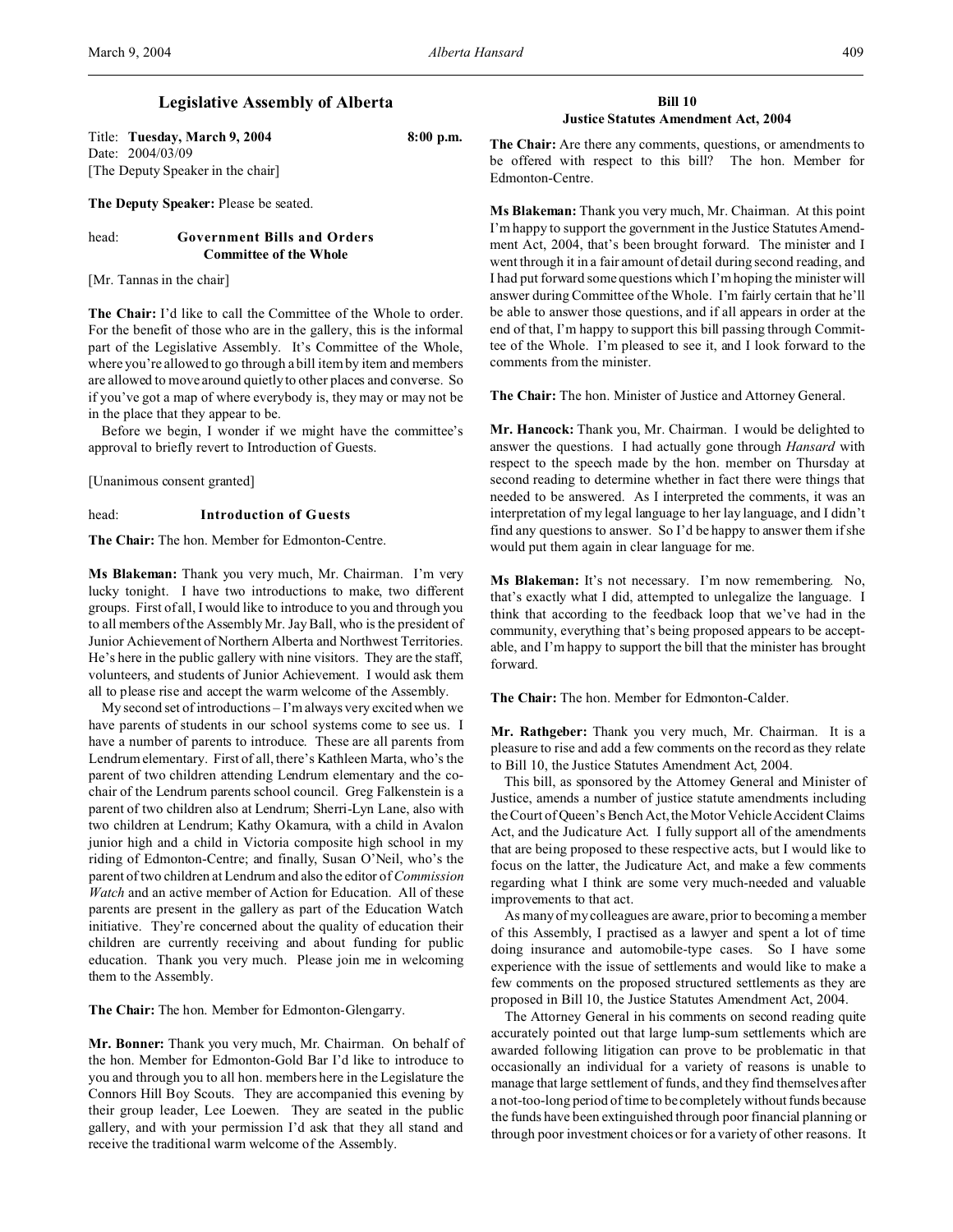is for these reasons, Mr. Chairman, that I submit, as the Attorney General said at second reading, that structured settlements can be very beneficial to the plaintiff following a successful court application.

But I submit to this House that structured settlements can also be favourable to the other side of the equation, that being the defendant or the person actually paying the settlement. When a large lumpsum payment is made pursuant to a judgment, that settlement or that award will ultimately be subject to taxation in terms of the incomeearning portion of the large settlement, and it will also be subject to inflation. Now, in order to make these large lump-sum payments inflation proof and to index them for future taxation consequences, it's necessary to build in what we call a tax gross up as part of the ultimate settlement. This tax gross up is a cash payment that's paid by the defendant or, in most cases, the insurer for the defendant and actually increases the cost of the actual payment.

So by spreading out the payment over a period of years, the periodic payment or, as they're referred to colloquially, the structured settlement actually reduces the financial obligation of the defendant or, in most cases, his insurer.

Members will recall last summer and fall when amendments were being proposed to the Insurance Act that many options were being bandied about to try to bring down insurance premiums and costs to the insurers. Structured settlements, or periodic payments over time, was one consideration that was put forward. This is one of the considerations that actually received the endorsement of both the plaintiff bar and the Insurance Bureau of Canada. The reason for that is quite simple. By allowing defendants or in most cases their insurers to pay structured settlements or periodic payments over time, it ultimately reduces the costs that they will have to pay.

# *8:10*

So with those comments, Mr. Chairman, I certainly endorse Bill 16. I think the structured settlement addition to the Judicature Act will help plaintiffs who receive lump-sum settlements manage their funds in a responsible manner and will allow defendants and their insurers to plan for making periodic payments over time and, ultimately, at less cost to them.

Thank you.

[The clauses of Bill 10 agreed to]

[Title and preamble agreed to]

**The Chair:** Shall the bill be reported? Are you agreed?

**Hon. Members:** Agreed.

**The Chair:** Opposed? Carried.

### **Bill 15**

#### **Fiscal Responsibility Amendment Act, 2004**

**The Chair:** Are there any comments, questions, or amendments to be offered with respect to this bill? The hon. Member for Lethbridge-East.

**Dr. Nicol:** Thank you, Mr. Chairman. I rise this evening to make some comments about some of the clauses in Bill 15.

It's interesting in the sense that the original bill, the Fiscal Responsibility Act, has been in place for about one year, and already we're seeing changes in the level of transferability of dollars in and out of the sustainability fund. I guess the question that comes up

there is: are we going to be doing this on a regular basis? You know, when we discussed the idea of a stability fund, a sustainability fund, over the last two or three years, there was always this projection and this idea that the act itself should be almost self-modifying in the sense that it would not be subject to being changed one session and then go back the next session and go back the next session to meet the needs.

We had proposed that instead of having a particular dollar amount for that transfer, it should be based on a moving average so that it trended with the changes over time in our natural resource royalties, so that as they trended up, the amount we transferred into the general revenue fund would trend up. If it started to trend down over two or three years, the average would move it down so that we would end up reducing the amount that was transferred in and out of that sustainability fund.

The idea there is that it doesn't become a political issue, that you deal with changing it up one year and down the next either to suit expenditure needs or to suit expectations of change in the natural resource revenue. By using that average, you know, when it's going up, you've got more to put into because you're putting the residual into the sustainability fund. When you're going down, you're taking a little bit out of the sustainability fund so that the actual expenditures that you have on a year-to-year basis don't change quite as much.

So I guess what this really does is just say that the fears we had or the concerns we had about the bill last year when it was brought in – we said that we need to have a mechanism in there. Rather than just putting a dollar value in, you know, the 3 and a half billion dollars that was put into it, we need to have a formula built into it so that it does not become subject to political whims on a given year.

I have no problem with the idea that we're actually going to be moving more money out of the natural resource revenues into general revenue so that we can use it for programs, because we're seeing our natural resource revenues going up. So the fact that you're putting more money into the general revenue fund I think is a good idea. The concern I've got is that, you know, this leaves it open again to year-by-year-by-year guesses about what it's going to be rather than building it off a trend or a historic level of natural resource revenues.

So I think that it's probably too much to ask the government to approve something so complicated as that in an amendment, but they should be thinking about it so that we end up in other years not having to deal with those kinds of annual changes in the transferred amount. You know, we did suggest an amendment last year that would put in a formula. It was rejected, so there's no real reason to put it in again this year just to have it rejected again.

If we look at the next set of amendments, I guess I have some real questions for the minister on what is section  $4(a)$ , the amendment there. They're changing the wording of that section of the act to deal only with nonrenewable resource revenues; in other words, only our oil and gas revenues, coal, revenues from all of the natural resource that are nonrenewable. But in the act last year they had actual revenues.

Now, I guess what this does is lead me to question why they're allowing for variability only in our natural resource revenues. The way I read the act now is if, let's say, from one year to the next we have exactly the same natural resource revenue, there would be no change in the operation, flow in or flow out, of the sustainability fund. But if we're in a particular economic cycle – Mr. Chairman, I think we probably will see that this year because our agriculture income in this province is probably going to be down this year, whereas our oil industry is still sustainable.

So what we're saying is that that variability in the potential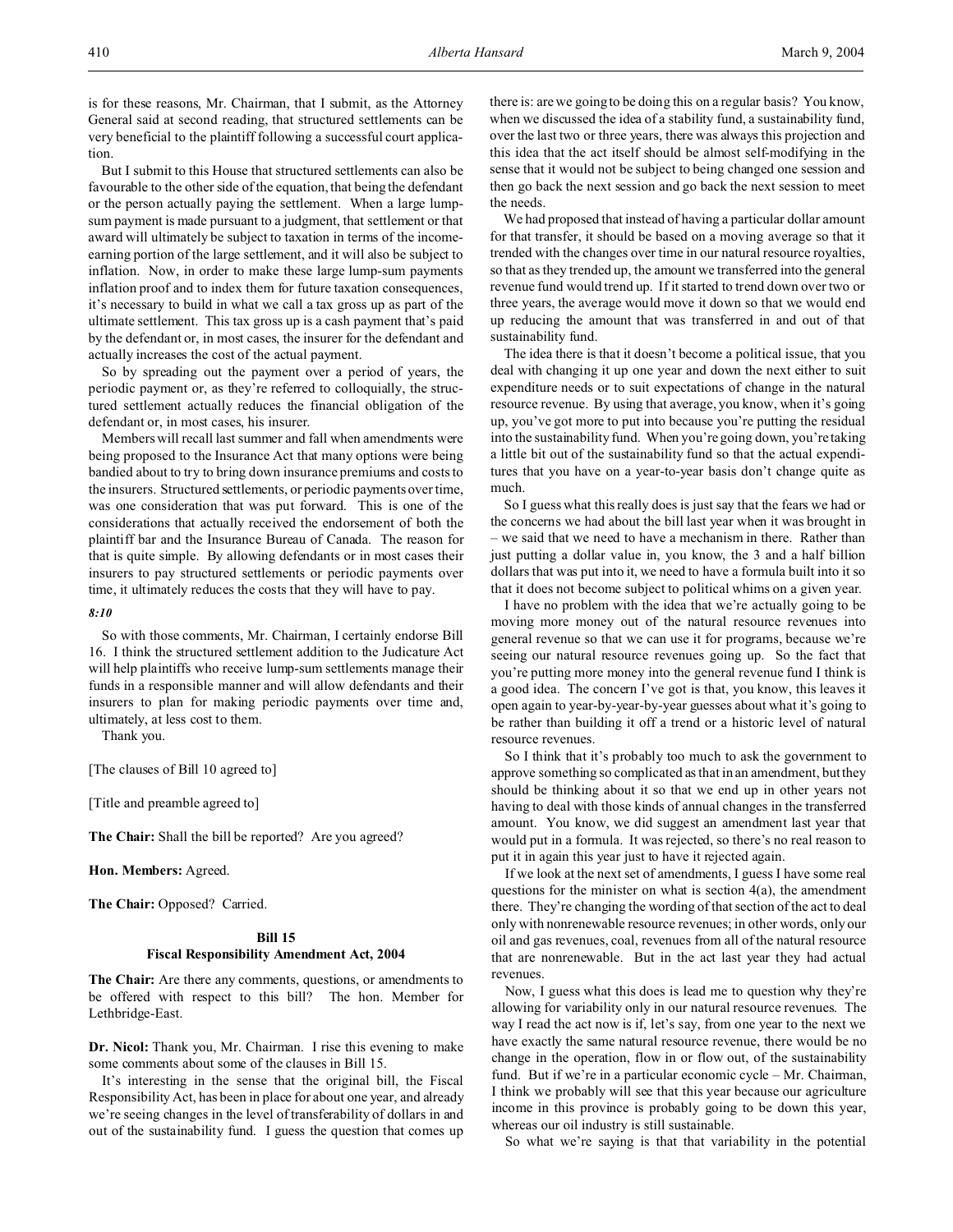revenues of the province from changes in income tax or business tax or any of the other taxes that are associated with the non natural resource industries – if they go up and down, we can't adjust the sustainability fund to deal with those changes in revenues. Why not? To me, that's one of the critical things that was so good about the way the act was worded before, when we dealt with all of our revenues. What it did was allow for some counterbalance so that if natural resource revenues were up and the non natural resource revenues went down, they'd average each other out. That would help, you know, to mitigate the variability we have in our incomes and our revenues from one year to the next.

But here now we're only allowing the change in dollars going into the sustainability fund or coming out of the sustainability fund to be triggered by the change in the natural resource royalties. So, you know, with our downturn in the ag industry this year because of the BSE crisis, if we had revenue shortfalls this year, we couldn't take money out of the sustainability fund to support education, to support health care, to support our social programs. I find that unconscionable, Mr. Chairman.

We need to make sure that this act serves to sustain our expenditures in all of our programs, all of the commitments that the government makes in a budget at the beginning of the year through that whole year so that we end up with manageable, predictable, reliable commitments to our communities.

Here we're saying that if natural resource revenues don't change, it doesn't matter what happens to any other revenue; we can't take money out of the sustainability fund. That limits the flexibility that we need as a government to sustain our programs. What are we going to tell children out there in our schoolrooms when we have to cut the Learning budget? What are we going to tell individuals needing health care, waiting on a waiting list for an operation, waiting to get into emergency? These people will say: with all that natural resource revenue, why can we not sustain expenditures in our social programs?

So I guess I would suggest that amendment  $4(a)(i)$  really puts a limit on the flexibility that was the whole purpose behind the sustainability fund. If we look at that section, we need to really think about it and figure out whether that's really what the Legislature wants in terms of the operation of the sustainability fund.

#### *8:20*

Clause 4(b) I think is a good amendment. I think everybody would support this one. Basically, what it says is that if there are increased revenues that come in targeted to a specific program, then we have the right to take those dollars and put them into the program rather than putting them into the residual that then goes into either debt paydown or to the heritage fund. The example we're going to see here probably this year is if there are federal dollars. A number of federal dollars came to support the BSE programs. They were not in the original budget, so if they didn't get included in an amendment like 4(b), we wouldn't be able to spend them. So I think 4(b) is a good amendment. Let's support that one so that when these dollars do come in, they can be used for the purpose for which they were directed.

Section 4(c). I think the way I read that and look at the operation of the fund, I don't really see a lot of problems with it.

Section 4(d) again, I think, is just setting a change in tone of the act, you know, because in effect it's changing "funds required to pay" to "amounts paid or payable". It's kind of saying that governments don't have to pay; they choose to pay. That's, I think, just a tone change in it.

I've got some other concerns that I'd like to raise about section 4(e). I like the intent of this amendment. This amendment basically says that if there's a settlement agreement to be reached with a First Nation community over a claim, whether it's a land claim, whatever it is, then we can take the dollars out of the sustainability fund for that claim. I think that's great because that's an unplanned contingency. We need to have dollars to do it.

But let me ask a question then, and we'll know this in a couple of weeks when we see next year's budget. Does that mean that the normal line item that's in the budget every year for land claim settlements will be removed? If we're going to have a line item in the budget under the ministry of aboriginal affairs, then why have this clause in the Fiscal Responsibility Amendment Act to deal with land claim settlements that are unplanned? So I think that this is something that we need to look at, because what we're in effect going to say is that we've got the option to pay them out of two different places in the budget.

Remembering back to our Financial Administration Act that a minister has the prerogative to move items from one line to another line within their ministry, in effect the Legislature passes a budget saying that so many dollars will be in the minister's budget for the cost of claim settlements with First Nation communities, and then if we get a claim and the minister wants to take that money and use it in a different program, that can be done. Then they can go to the sustainability fund and bring money out for the claim. So in effect there are two sources of money to settle that one demand. I think that we need to make sure that when the budget comes down  $- I$ think it's scheduled for the 23rd now.

# **An Hon. Member:** The 24th.

## **Dr. Nicol:** The 24th? Thank you.

We make sure that that line item is not in the budget so that we have those options clarified. We're either going to use the sustainability fund for these unplanned contingencies like land claim settlements or any other First Nation settlement agreement or we're going to use line items in the budget the way we have in the past. We shouldn't be allowing for either/or options to spend money as a government.

I guess the other thing that I just want to do kind of in conclusion is give an overall tone to how I see these fitting now with the Financial Administration Act and some of the other legislation that's on the books for our province. As I look through and read this new formatting for the sustainability fund, the separation of natural resource revenues from all revenues, and go back to our tax increase legislation where we have in the laws of this province that no tax increase will be enacted without a referendum, what I'm seeing here is a very limited amount of expenditure that we can make out of our natural resources royalties. We have fixed income coming from our non natural resources – in other words, our tax base – yet we have changes in our programs in terms of demand, in terms of budget allocations. Where are we going to get the revenues for those programs if we don't allow for that interplay between the non natural resource revenues and the nonrenewable resource revenues that are limited now by this new amendment  $4(a)(i)$ ?

I guess as I work through this and I try to figure out where we're going to get those additional revenues, it becomes quite obvious that the only source of revenue for health or learning or social programs or other expenditures that we have to have because of growth in the demand for those services that is not consistent with the growth of the economy – so if we have a 4 per cent growth in GDP but a 5 per cent growth in Learning, where do we get that extra 1 per cent? User fees? That's basically the only option available to us if we pass this act the way it's worded.

I think it's really critical that we review  $4(a)(i)$  because that's the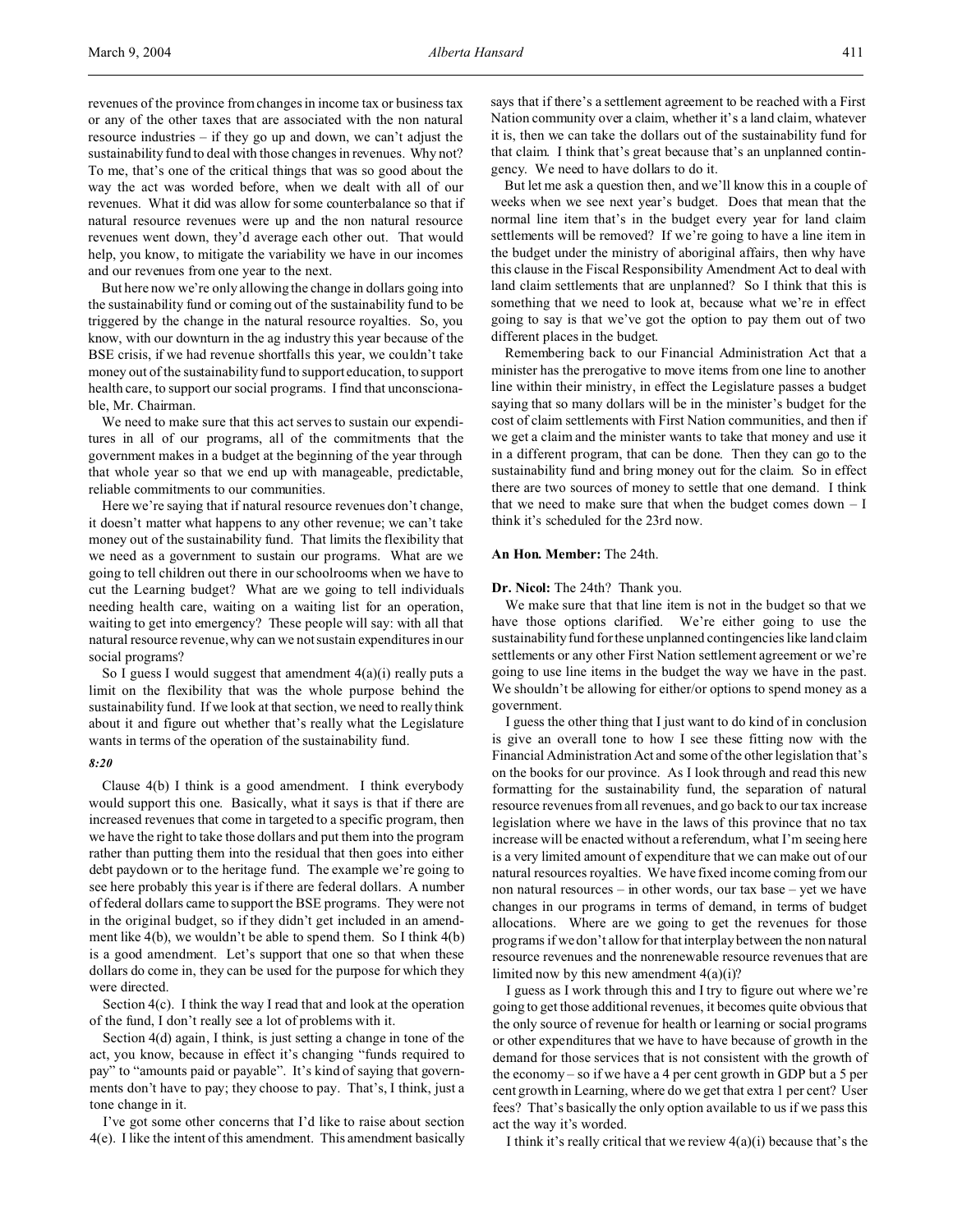one that puts the limit on the use of these nonrenewable resources for support of programs. We need to look at that and make sure that it does have an option to move those dollars, because I don't think that we want to end up being a province where the only way we can support growth in our programs is through user fees, growth over and above the normal growth of the economy. Our tax revenues grow in proportion to the growth of the economy, but if any one of our programs grows faster than that, where do we get the money? I'll leave that for the House to decide.

I hope we get a chance to pursue this. I ask for clarification of it. We still have lots of time in this session to fix it up if we want to make a change in it, and I would hope that the minister would look at that as we go through and move forward in trying to make sure that this act really does provide fiscal stability yet allows for the sustainability of our critical programs like health, education, and our social programs for the people of this province.

I will have trouble supporting one of the amendments out of the five that are here. If we could separate them out, to four I'd say yes, but one leaves too many questions to support at this point. Thank you, Mr. Chairman.

**The Chair:** The hon. Government House Leader.

**Mr. Hancock:** Thank you, Mr. Chairman. Just an opportunity perhaps to speak to some of these issues just raised by the hon. member. I didn't make note of all of them, but he started, I believe, by talking about the increase from \$3.5 billion to \$4 billion being allowed from resource revenue and the indication that there had been a couple of changes to this act. [interjection] This is the first increase, but it's the second change to the act, I believe.

That's an important note to make, because this Fiscal Responsibility Act, in fact, was brought in a year ago. It was brought in an attempt to provide some stability to fluctuating revenues and provide for the ability to flatten out that revenue stream on the volatile renewable resource side. As the hon. Minister of Finance pointed out in speaking to the bill in second reading, the number wasn't fixed in stone. It essentially was a target that was started, and it was meant to be adjusted over time depending on performance.

#### *8:30*

One of the things we found is that the sustainability fund has been fully funded more quickly than was anticipated, yet we do have some issues that need to be dealt with with respect to education funding and health funding. In the belief that we can maintain the sustainability over the long term with a \$4 billion expenditure as opposed to the \$3.5 billion expenditure and still have the sustainability fund in place, it was felt prudent at this time to increase that number.

So far from being a weakness of the bill that we've moved to make that change, it's actually one of the things that might have been contemplated in the Fiscal Responsibility Act when it was first brought in, that this has to be an act and a concept that can be worked with until we find where the appropriate levels are and, of course, working with the fiscal realities of the province over time.

With respect to the amendment that he more particularly referred to with respect to how you calculate nonrenewable resource revenue versus other revenues, this, I believe, is an amendment to actually more accurately reflect the original intention of the policy and the Financial Management Commission, which was embodied in the act before. That is to say that there is an expectation that as the province grows and as income levels grow, income from tax levels that is related to that growth should be available to help support that growth and help support the programs.

So the definition very clearly needs to isolate out the nonrenew-

able resource revenue as that being the revenue that one is trying to flatten out, not the revenue from other tax sources such as personal income tax or corporate tax. Those tax sources already lag behind growth in the province. It's very difficult already to meet, as the hon. member pointed out, the needs caused by the growth in the economy from the revenue that's derived from that growth. There is a lag time, so we need obviously to have the flexibility, not be constrained by a Fiscal Responsibility Act in tying up those revenues but really making sure that it just ties up the nonrenewable resource revenues that were originally anticipated and contemplated by the act.

I don't believe I heard the hon. member speak to the other provision with respect to First Nations settlements being paid from the sustainability fund, but again I would just briefly speak to that because it is an important section of this act. We already have the flexibility to pay for disasters as declared by the Lieutenant Governor in Council. We have the ability to use funds for capital plan purposes once the limit has been achieved, but one of the areas of difficulty in budgeting – and I know this from my previous existence as minister of intergovernmental and aboriginal affairs – is that you cannot actually budget for land claim settlements, and if you do, you may actually interfere with the negotiation of those settlements. So it is more prudent to have a fund of some sort.

Now, that fund could have been set up by paying monies into the fund over time, but a number of years ago, about 10 years ago, this government moved away from having specific funds for specific purposes. So this is one way of actually having a fund that you can use for that specific purpose, that can be allocated for that specific purpose, and that works better in terms of the accountability process and in the negotiation process. So I would say that that's a very good amendment, and I would ask members to look at it in that light.

The final comment that I'd make is that, really, by having the Fiscal Responsibility Act in this form, in forcing the government to come back to the Legislature if it wants to change the amount, is a good accountability framework in terms of: as this growth in government and, as I said earlier, the demands on government for infrastructure, for the growth that we've seen, whether its roads or hospitals or schools, exceed the supply of funds that is driven by the growth in the economy, there's always going to be that pressure to dip into the resource revenues. Putting in the accountability of having it come back to the Legislature if you ever want to change that number I think is a very, very good accountability structure to have.

So I hope that addresses some of the concerns the hon. member has raised.

**Dr. Nicol:** The points made with respect to  $4(a)(i)$  in terms of the separation of total revenues from the nonrenewable resource revenues – in listening to the minister, I just realized that the philosophy behind his interpretation of the act and the reason that I assume that we have the act are too different.

He's using the act solely to stabilize revenue. I'm using the act to stabilize a revenue stream in order to sustain expenditures in programs. So I guess that until we come to an agreement over why we have the act, whether it's to sustain our programs as opposed to just smooth out our revenue by separating them out the way we're doing now in  $4(a)(i)$ , we in effect say that the only purpose behind this act is to stabilize renewable resource royalties and revenues and not to stabilize all revenues so that we can have stability to sustain expenditures which are locked in by budget.

So I guess that until we realize that there's a broader purpose for the act, we're going to be looking at two different interpretations of it, and we won't come to an agreement.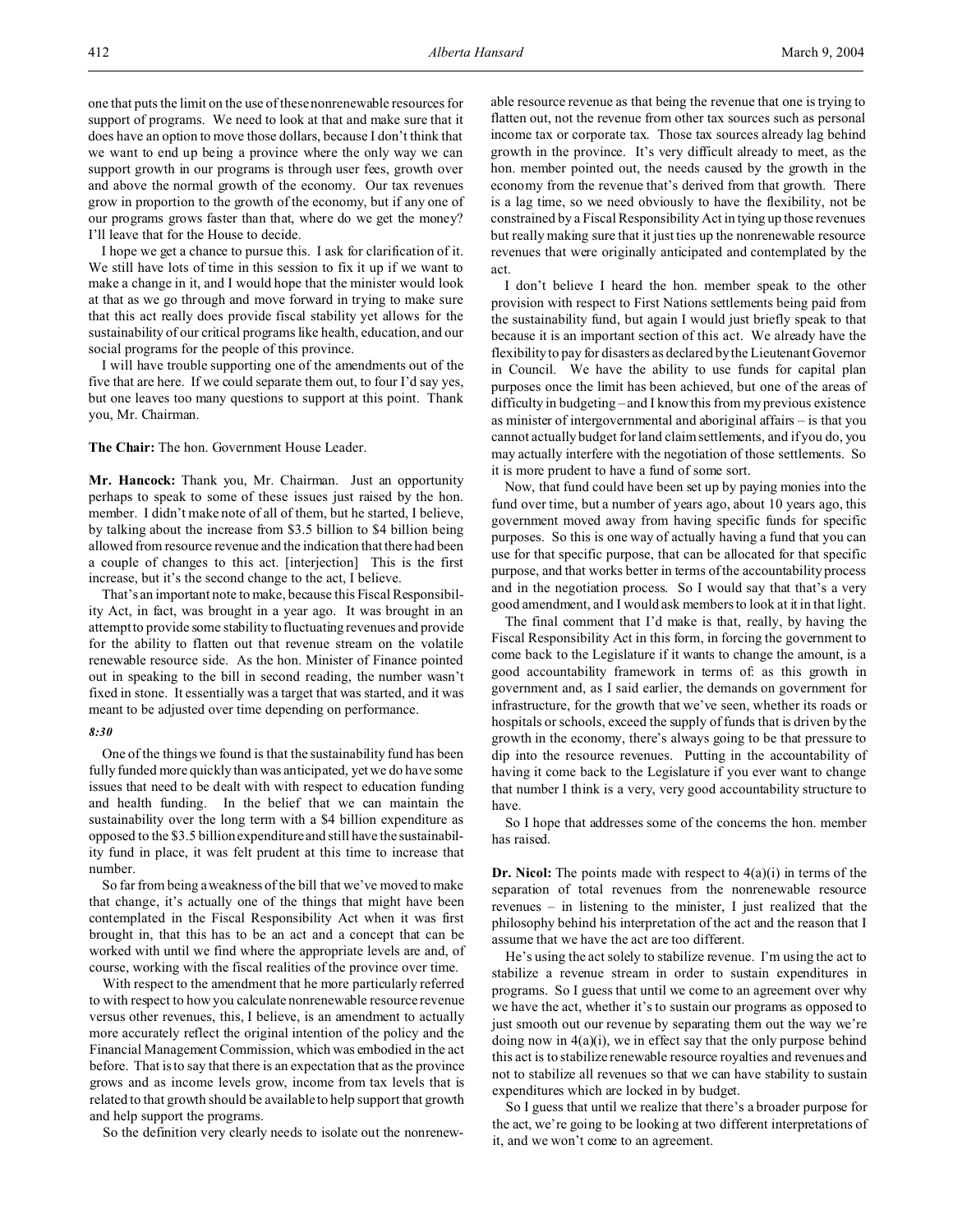**Mr. Hancock:** Mr. Chairman, I'd have to fundamentally disagree with the hon. member. Of course, the purpose of having a sustainability fund is so that you can have the revenue in the future that you need to sustain the programs. That's exactly the purpose of the fund. You take the peaks in resource revenue, and you apply them to future valleys in resource revenue, and in doing so, you sustain the ability to pay for programs that Albertans have come to rely on.

So it's not just a matter of flattening out the revenue. That's easy to do: you just put a number and say that's all you're going to spend, and you put the rest in the account. But the natural consequence of that is either to build assets, which you do by spending those funds on capital, which is necessary to help build growth, or save it so that in the future when you get into the inevitable debt in resource revenue, you have the money to bring back in to sustain the program spending.

Obviously, we agree on the purposes of the bill. I don't understand why we disagree on the amendment.

**Dr. Nicol:** Mr. Chairman, simply because if we truly wanted to do what the member just said, we would try to stabilize all revenues through the stability fund rather than just one component of the revenues. That's the simple interpretation of what the purpose is.

I gave an example in my previous discussion. We are going to see a downturn in income through taxation, especially in the agriculture sector this year, based on the history that we've had. So we're going to be short of revenue in our projections from tax revenue sources. Why not use the stability fund to stabilize that so we can sustain our programs as well?

We're not using the fund to the full extent that we can to create the stability that we want. We're relying only on one component, and right now because we've got an increase in that component from last year to this year, it's going to be easy for us to change from \$3 and a half billion to \$4 billion in our transfer. What happens if we would not have had the increase in renewable resource revenues that we could do that with? We need to look at all of our revenues as we try for stability, not just one component of them. The act would be much better if we looked at stability over all of our revenues.

**Mr. Hancock:** Well, Mr. Chairman, it becomes even more obvious as we listen that we agree more than we disagree, and it's simply a matter of interpretation now. Obviously, nonresource revenues are going to fluctuate as resource revenues do. The significant volatility has always been on the resource revenue side, not on the other side, but there is volatility on the other side as well, and that has to be managed.

Of course, it is the drop in revenue, not just from resources. It's not just a factor of looking at resource revenue in the future to pay for programs. It's looking at all revenue. To the extent that we at some point in time dip below in a three-year business plan in the third year out or as you roll it forward and your projections would show that you go down below the necessary income to sustain the programs, you then have to look at the sustainability of those programs. Instead of taking dramatic drops, you can measure that with the proceeds from the sustainability fund.

But as revenues start to go down, you have to start lowering your expectations and lowering your program spending, not dramatically as we've had in the past but in a measured and sustainable way, and that's what the whole benefit of the sustainability fund is.

So we'll have to agree to disagree on whether this particular section accomplishes that purpose, but it seems obvious to me that we're striving for the same purpose.

### *8:40*

**Dr. Nicol:** Mr. Chairman, just on what he said, I agree fully with it, but what's written here won't accomplish that, because it says that we can only trigger movements in and out. It says:

Within the General Revenue Fund amounts may be allocated to and from the . . . Sustainability Fund as follows:

(d) subject to subsection (3), if for a fiscal year.

Now, the amendment says:

(i) actual non-renewable resource revenue exceeds nonrenewable resource revenue for fiscal policy purposes.

So the only time we can move money in and out of the stability fund is if there's a change in the renewable resource revenues, not if there's a change in the other revenues, and that's my issue. Why can't we bring money out of the sustainability fund if there's a change in the revenues from the other sources?

**The Chair:** Edmonton-Highlands.

**Mr. Mason:** Thanks very much, Mr. Chairman. I'm not quite sure yet whether the two hon. members agree that they disagree or disagree that they agree, but I'm sure that somewhere down the line they disagree about something.

Mr. Chairman, I have some questions for the government. I spoke to this bill at second reading last night and laid out a number of concerns. One of them was that the province's gas revenues were headed for a significant decline as we were faced with declining proven natural gas reserves. While I was contradicted by the Minister of Infrastructure on one point I made, I wasn't contradicted on that point. However, today in question period in dealing with a question from the hon. Member for Edmonton-Riverview, the Energy minister said, "At one time it was felt that Alberta was running out of gas, that we were down to the last nine years of gas reserves." Then he goes on to say: "Well, since that time we've been able to double our production. We now produce over 13 billion cubic feet a day."

The question I have is whether or not, in fact, the proven gas reserves in this province are declining. Perhaps somebody can say what the government's best estimate is and at the current rates of production how long they expect gas revenues to hold stable.

Gas revenues provide the lion's share of the natural resource revenue with which the Alberta government has been blessed, but it should be obvious to anyone that by simply doubling production without changing the rate of discovery, you will increase the depletion of your gas reserves rather than the other way around. So the minister's comments today were quite confusing.

The reason I ask this is because it's apparent to me that this bill, which will increase the amount of nonrenewable resource revenue the government can use for programs by half a billion dollars, from 3 and a half billion dollars to \$4 billion, will increase the government's reliance for year-to-year program spending on, essentially, natural gas royalties.

So at a time when we appear to be running out of gas reserves and they provide the lion's share of the nonrenewable resource revenue, the government has instituted two financial policies. One is to decrease the ongoing tax base of the province by over a billion dollars through staged cuts to the corporate income tax, which I believe goes from 15 to 8 per cent, and we are about halfway through that process. As I've mentioned earlier in the House, we were the only party in this Assembly to oppose that direction. At the same time, the government then increases its expenditures by half a billion dollars from resource revenues, from nonrenewable sources. That might be a reasonable approach if, in fact, natural gas revenues were going to be around for the foreseeable future.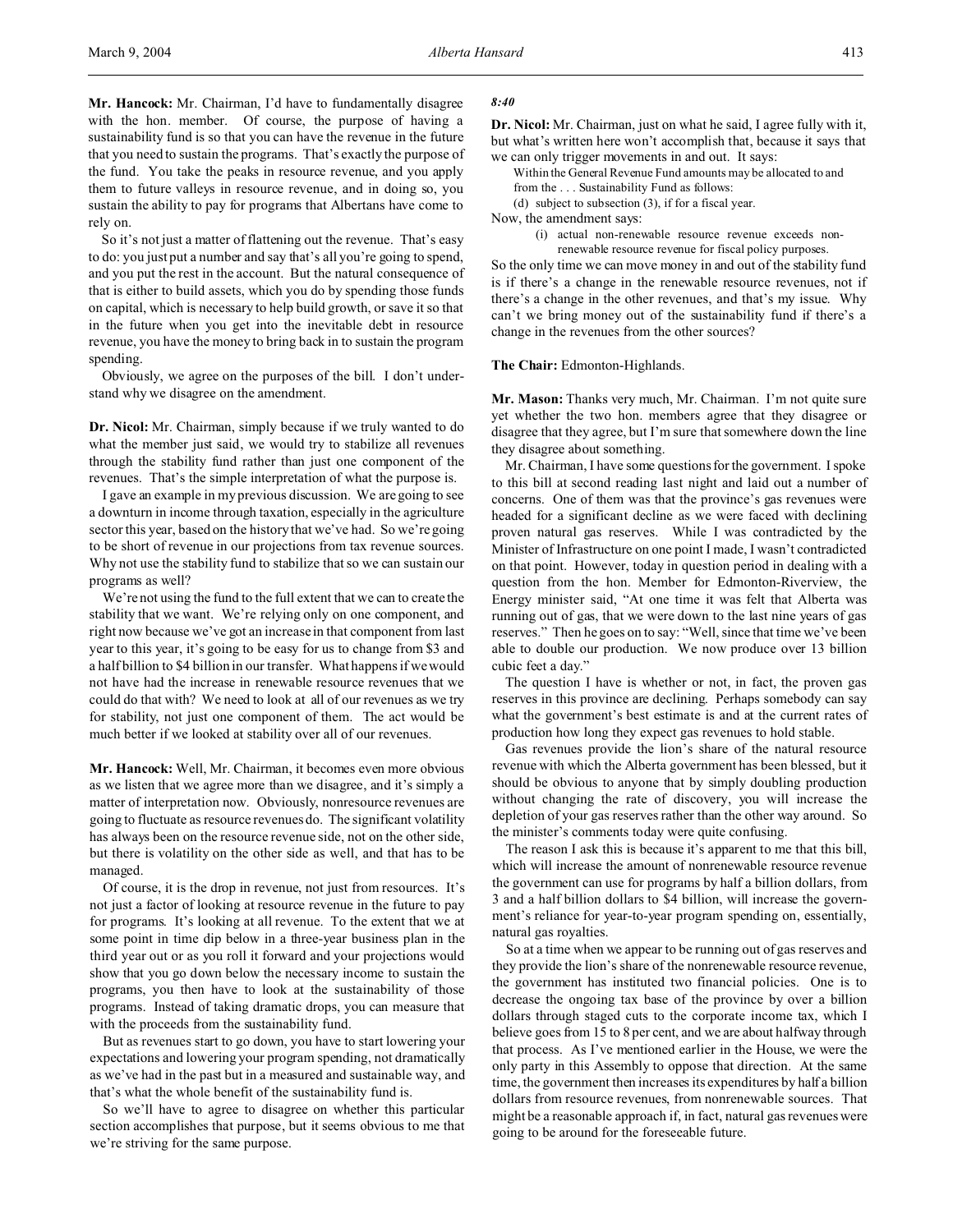So the question is relevant to this bill, and I would really like to know what the government is projecting with respect to its gas reserves and the revenues that they expect to get from them over, say, the next 10 years or so.

The question of land claims came up in the earlier discussion, and I want to ask about the potential liabilities to the fund which might arise out of significant land claims settlements. Is the government expecting to have to dip into this fund in a very substantial way over the next period of time? What's the risk to the fund from land claims settlements? I think we should know that before we vote to use this fund as something that they can dip into to settle those.

With respect to infrastructure has the government considered various options, I guess, apart from P3s to finance infrastructure? Is nonrenewable resource revenue the best place to go for these needs? Has the government considered capital borrowing for that?

That brings me to my last question, which is: what long-term projection does the government actually have for this fund, taking into account all those different aspects? So given the various sources of revenue for the fund, the dependence upon natural gas revenue, the reserves, and then looking at things that will draw on the fund such as land claims, infrastructure, and so on, has the government produced a long-term plan for the fund? Can they predict in a general sense how the fund is going to grow based on what gets put into it and what gets taken out of it? I'm thinking of a five- to 10-year projection.

So I wonder if the hon. Justice minister and Government House Leader could share some responses to those questions.

### **The Chair:** The hon. Government House Leader.

**Mr. Hancock:** Thank you, Mr. Chairman. First of all, with respect to capital and land claims settlements it should be clear that by making it possible to allocate funds from the sustainability fund to pay for capital in the capital plan or to pay for land claims settlements, it doesn't either put an obligation on the fund to do so nor does it make it necessary for government to do so. In other words, if there were a land claims settlement that could be accommodated out of the normal budgeting process or the general revenue fund, it's still open to government to do that. So, presumably, one could do that in the manner that it has been done in the past, which is to normally bring it through as a supplementary estimate in the House.

By settling land claims, one has to look at the ability to pay, and by voting this amendment, one isn't making the fund automatically liable for all future land claims settlements. One still has to go through the affordability process, and one still has to understand what's available to pay the land claims settlement before the land claims settlement is negotiated.

I think I can perhaps say, though, on behalf of the minister of aboriginal affairs that Alberta has had an exemplary record in land claims settlements, so a good number of the claims that needed to be settled have in fact already been settled. There are a modest number of future claims available to be resolved, but there are some. It's not possible, I would submit, to know what obligation may have to be paid.

Remembering that the province's obligation on land claims settlements is the transference of land and the monetary portion that accompanies that is usually a question of clearing up title to land, clearing up leases relative to land, we're not normally talking about huge sums of money in the context that most people would associate with land claims settlements. Hopefully, that clears that particular issue for you.

## *8:50*

In terms of the capital borrowing issue the Minister of Infrastructure may wish to speak to this. We have, in fact, three different

processes relative to capital now in the province. First of all, we'll have a balance sheet, which we'll be able to put capital assets on, and we have a capital plan, which is a three-year plan, with respect to capital projects, a five-year plan, actually, but three years for business planning purposes. The capital projects in that three-year capital plan can be funded by directed voted capital spending, voted through the budget process, or by allocation of funds that are in the capital fund portion of the sustainability fund or through capital borrowing either in the traditional sense of direct borrowing or through some other alternative financing process such as a P3 or a lease process or others.

So there's the capital plan, there's the capital fund, and there's the capital vote. I think one has to look at them all in context and look at the balance sheet of government to understand that this is a very significant step forward in terms of the capital planning process to make sure that the infrastructure of this province keeps up with the demand of both the economy and the necessity to develop human capital.

**Mr. Mason:** Thank you for those answers, Mr. Chairman.

I would wonder if the minister did want to tackle the question of declining gas reserves and the impact on nonrenewable revenues flowing into the fund.

**Mr. Hancock:** Well, that one is actually out of my purview in terms of knowledge about the actual detailed number of gas reserves and gas supply. I am here responding to questions on behalf of the Minister of Finance with respect to this act, so I wasn't anticipating talking about gas supply.

However, I think it is common knowledge that conventional sources of gas and oil are at or near their peak capacity, so we're moving into an innovation age both in our traditional economy and the new economy. In the traditional economy that means that we're looking for gas embedded in coal. It means that we're looking at tertiary recovery. We're looking at a lot of different ways to enhance recovery in the province.

I think we're in good shape for the long term to come with respect to gas production, with respect to oil, whether it's conventional or synthetic or bitumen, and with respect to other ways to extract the natural resources in the commodity basin and enhance them in this province. We can expect to receive a royalty stream from that for a good time to come.

**The Chair:** The hon. Member for Edmonton-Highlands.

**Mr. Mason:** Thank you. I wonder if the minister would undertake to ask his colleague to provide some sort of answer, a little more specific, like one that had numbers in it, for example, perhaps in writing. I think it would be most helpful.

**Mr. Hancock:** Mr. Chairman, I will certainly undertake to approach the Minister of Energy with respect to a publication that I've seen and that I think is in the public domain and ask him if he would send it over to the opposition.

[The clauses of Bill 15 agreed to]

[Title and preamble agreed to]

**The Chair:** Shall the bill be reported? Are you agreed?

**Hon. Members:** Agreed.